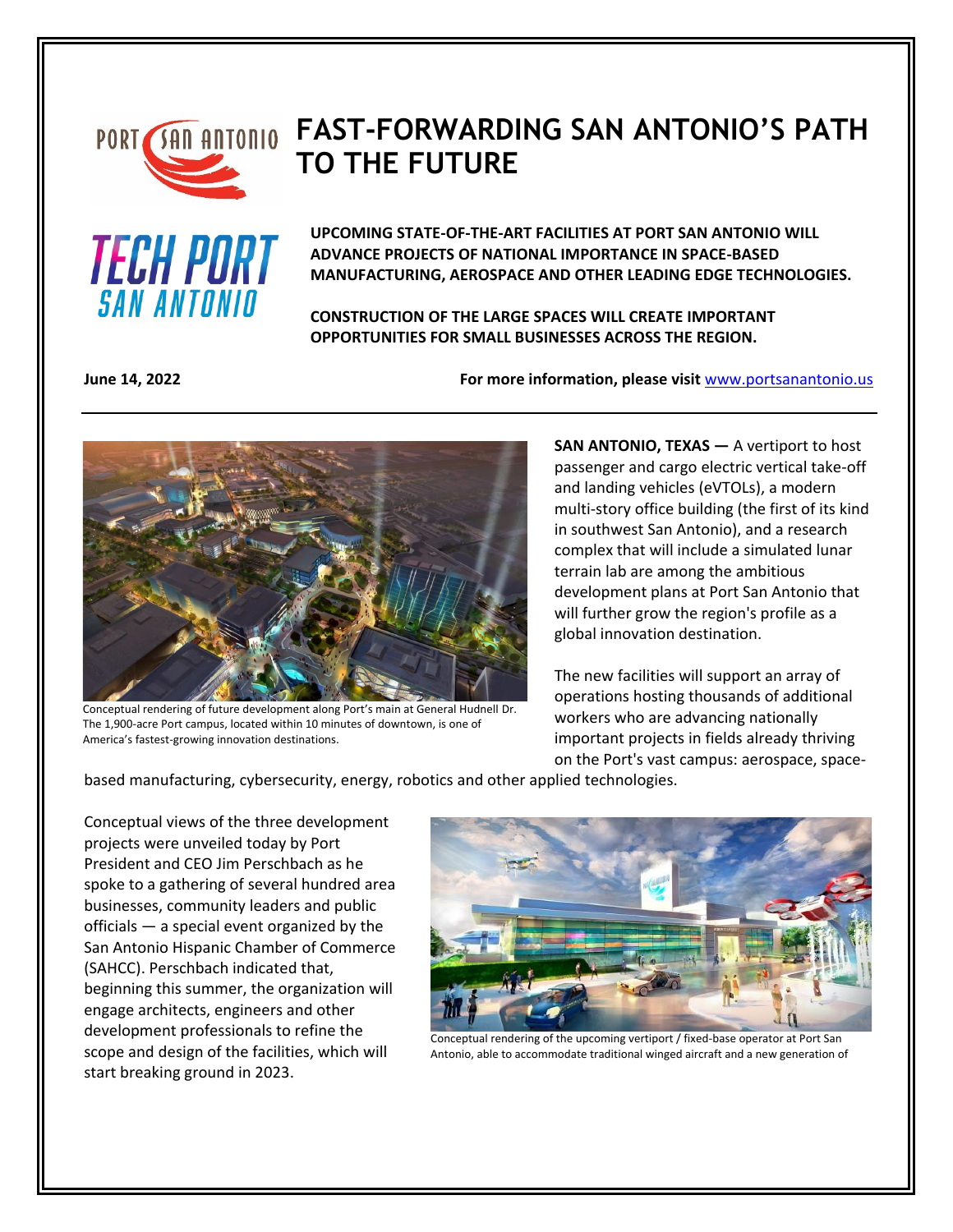The expansive growth plans will accelerate Port San Antonio's already significant momentum as the region's leading technology hub and a major economic engine that is connecting people with life-changing pathways in their careers, education and as entrepreneurs.

"There are exciting opportunities for our community right now to participate and lead in the advancement of technologies that are making the world a safer, more productive and more resilient place," said Perschbach. "Everyday human flight though electricallypowered aircraft, power generated in space and transmitted wirelessly back to our planet and the application of robotics to transform a



Conceptual rendering of the upcoming research complex at Port San Antonio; the domed structure to the left illustrates a laboratory with a simulated lunar terrain to advance research in space-based manufacturing and related technologies.

wide range of mature industries are just some of the new frontiers that are already becoming reality. To ensure that San Antonio is in the driver's seat and gets to write many of those chapters, we will move quickly to deliver strategic, first-of-their-kind spaces where talented people across our community will lead the next technological revolution."

"Our vision is to create a unique and vibrant community where people can build their futures," said Port Board Chair Chris Alderete. "For the past century, this campus — home of the former Kelly Air Force Base — did just that. It was a place where generations of men and women built their futures as they wrote chapters in the history of aviation. Now, through our Tech Port strategic vision, we are providing similar opportunities to today's and upcoming generations of San Antonians during a new dawn of breakthroughs."

The planned facilities represent hundreds of millions of dollars in additional investments by the Port. The organization is focused on ensuring the participation of enterprises of all sizes from across the region. During today's event, area businesses in related fields, including construction, architecture, engineering, trades and the array of corresponding suppliers and other service providers, were told to be on the lookout for multiple opportunities to submit proposals.

In partnership with SAHCC, today's presentation was followed by an information session where area businesses could register to receive updates on the development plans ahead and related procurement opportunities. Additionally, the two organizations will host a series of information sessions for area enterprises to obtain more details on how to do business with the Port.

"The San Antonio Hispanic Chamber of Commerce was thrilled to have hosted Tech Port Vision 2022 alongside our partners at Port San Antonio," said SAHCC President &



Conceptual rendering (southward view) of an upcoming multi-story office building near the Port's main entrance at General Hudnell Drive.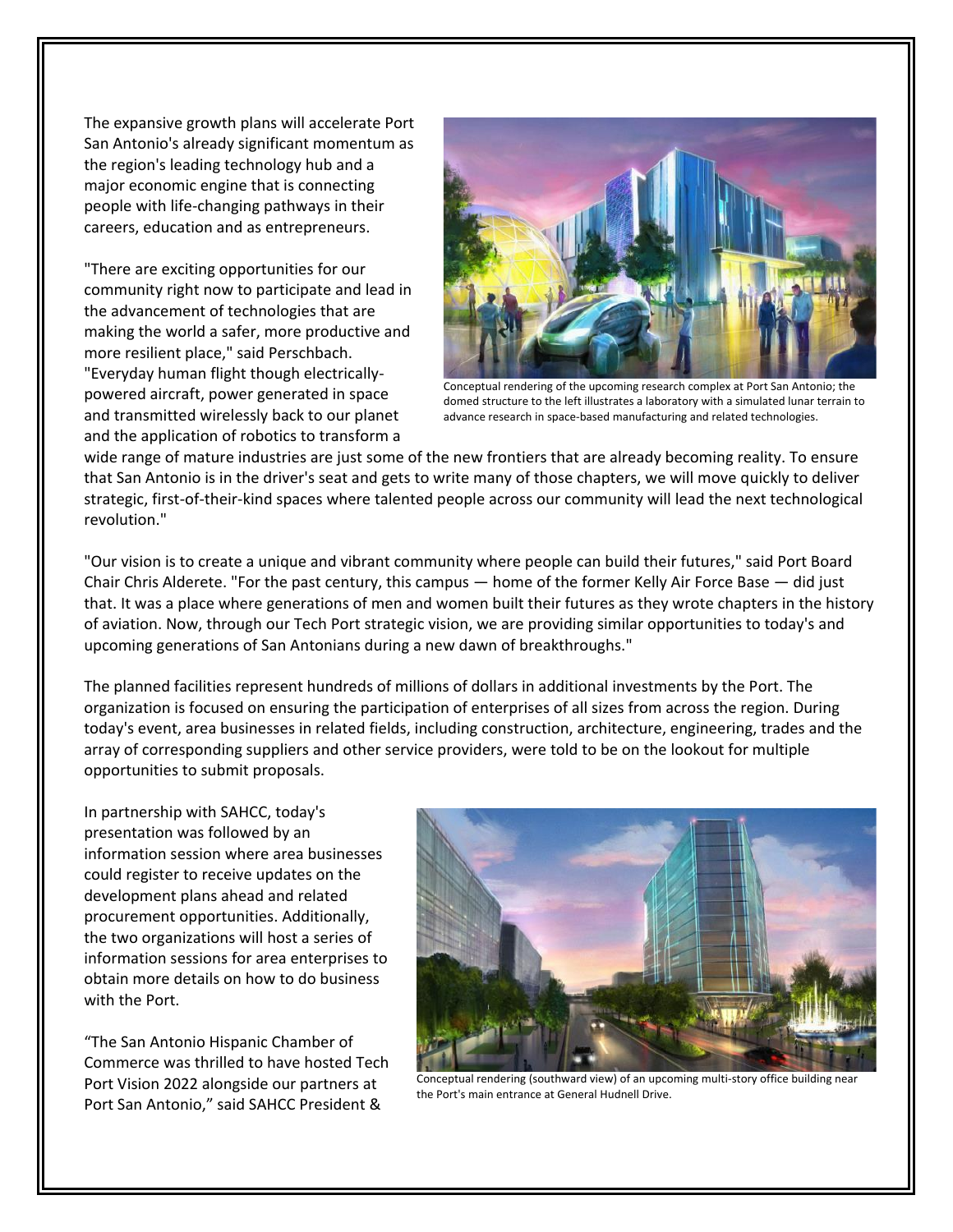CEO Marina Gonzales. "This next phase of innovative development at the Port is a huge opportunity for our San Antonio business community, and we look forward to seeing these projects take shape."

The upcoming workshops will be held in the Port's headquarters building located at 907 Billy Mitchell Boulevard, San Antonio, TX 78226. Dates and times are:

- June 27 4:00-5:30 p.m.
- July  $19 5:30 7:00$  p.m.
- August  $2 9:00 10:30$  a.m.

Admission is free of charge to any interested business. Pre-registration is required via the SAHCC website; virtual streaming options will be available for those who cannot attend in person.

In the past four years, over 5,000 new jobs have been created at the Port. As a result, the campus is now home to more than 80 employers and their nearly 16,000 workers who hail from throughout the region.

Many of the new jobs have been accommodated thanks to 680,000 square feet of additional facilities completed by the Port during that span. They include two secure office buildings (Project Tech Buildings 1 and 2), two large industrial flex buildings that have accommodated robotics and cybersecurity growth and a K-12 public charter school.

Recent expansions were capped off last month, when the Port inaugurated Tech Port Center + Arena — a 130,000-square-foot innovation facility that includes a 3,200-seat entertainment and convention space, a prototyping lab, a food hall, a LAN gaming center and the upcoming new home of the San Antonio Museum of Science and Technology (SAMSAT).

All profits from events, food amenities and other sources at Tech Port Center + Arena are directed to the Port's Kelly Heritage Foundation, a nonprofit that utilizes its funds to support an array of innovative educational and workforce development programs to help young people and adults connect with career opportunities being created on campus.



Project Tech Building 1, completed in 2018 (top), and Project Tech Building 2, completed in 2021 (bottom). Both facilities were built speculatively by Port San Antonio and are now fully leased, accommodating cybersecurity and other secure operations.